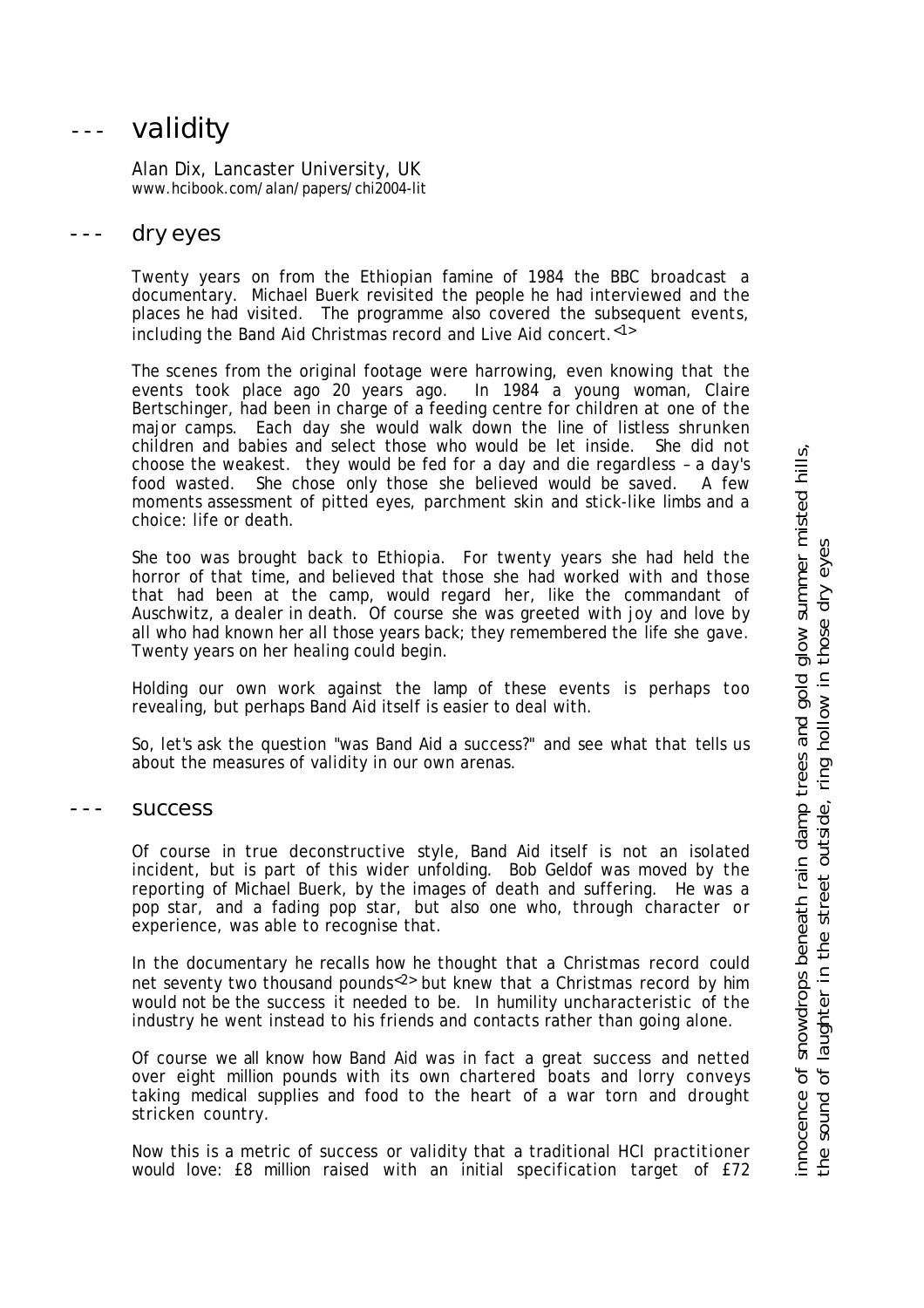thousand. We might question the professional competency of a designer whose system outperforms expectation by 10,000%, but we can hardly question the success. Hard numbers – yes!

But Band Aid was not just a fund raiser, but also a record and a song, so what about aesthetics? Bob Geldof said it didn't matter whether it was a good song or not, he just wanted it to sell. But would public guilt and a hall of fame as singers been enough on its own to make it a commercial success? Could bad music or bad lyrics have been simply a way of drowning out the silent eyes staring from those news reports? I would guess that unless the tune and the performance had been adequate it would not be the case. It is no good it simply being a good record to buy it needed to be a good record to listen to as well.

Of course, now we are treading the ground of more artistic judgement, or at least popular taste.

Not only were the listeners of Band Aid moved aesthetically but also they were often moved to empathy and action. For one Christmas, Band Aid changed the spirit of the public and, because of this, governments also had to change their policy. The £8 million the record made was magnified many fold in state aid. Perhaps the most major effect of the record was its affect.

... and for Bob Geldof himself, his life was changed forever. While the Boomtown Rats are known by one musical generation, his association with Band Aid and Live Aid cut across age and class.

for us

The practical success in raising money was an important criteria of success, but of course that required other forms of success. This is exactly the situation facing those of us in HCI as we consider issues of user experience. Like Band Aid neither purely functional nor purely aesthetic considerations are sufficient to understand the full issues.

Traditional HCI takes its notions of theoretical validity from base disciplines such as psychology and ergonomics. Usability testing and metrics have formalised this in terms of measurable efficiency and effectiveness and research looks towards scientific experimental method. The truth of a design rule and the measure of an interface's value are taken from the external aspects of its behaviour in use.

In contrast, literary and artistic theory looks for its validity in less objective areas. M.H Abrams, in the introduction of *The Mirror and the Lamp*, says "A good critical theory has its own kind of validity. The criterion is not the scientific verifiability of its single propositions, but the scope, precision, and coherence of the insights that it yields into the properties of single works of art and the adequacy with which it accounts for diverse kinds of art."<3>

It is interesting that this focus on insight does not refer at all to the success or quality of the works being studied. However, it is clear that much of the historic study of arts has focused on trying to understand what it is that makes a work 'good' and how to achieve this quality in practice. For example, the study of metre and rhyme can be used both to account for some of the 'quality' of verse and to guide the poet.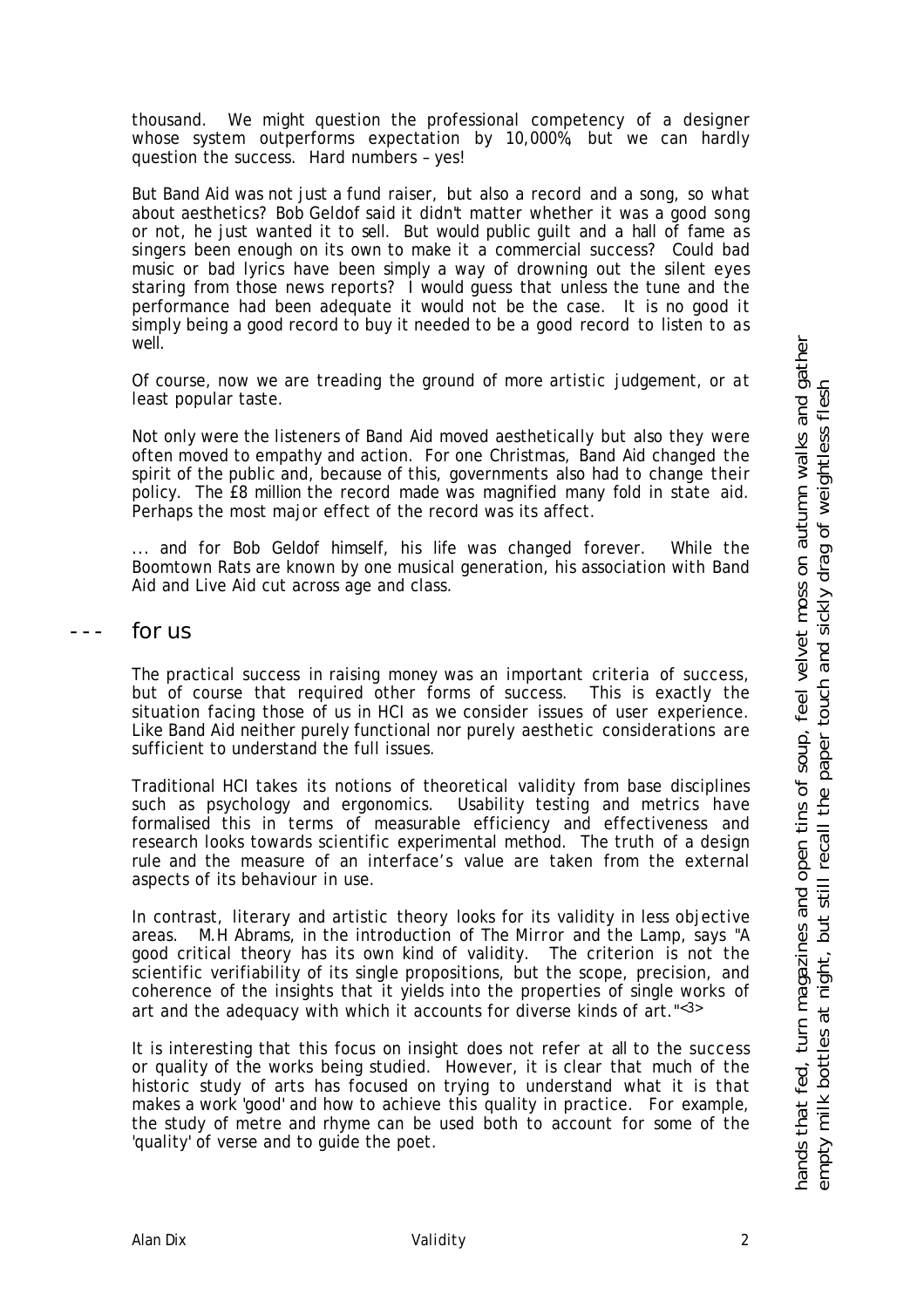This tension between the singularity of each work and general rules has been recognised for many years. The classical Roman author of *On the Sublime*, known as Longinus, writes of other contemporary critics "Works of natural genius are spoilt, they believe, are indeed utterly debased, when they are reduced to the bare bones of rules and systems.", and he then goes on to counter this view and produces a work of literary criticism that has been influential for nearly 2000 years!<4>

This classical voice sounds strikingly familiar if we consider those advocates of various models and theories of HCI who seek for generalisable knowledge and those who emphasise the more contextual and singular aspects of each interaction and situation.<5>

This has been a problem with 'normal' work-based systems and the design of them. However, it is even more problematic when the systems we design are intended to elicit emotions, to be fun, to yield experiences. These things take their validity from their subjectivity.

John Searle, famous for his Chinese Room Argument, distinguishes two types of subjectivity: epistemic and ontological.  $65$  A statement such as "I think the Empire State building is 1273 feet tall" is epistemicly subjective - it is a matter of belief. In analysis, science prefers epistemic objectivity – the measured height of the building. However where personal preference, aesthetics, pain or other feelings are the domain of discourse, as in this work, then we have ontological subjectivity - where the subjectivity is the very essence of the thing being studied.

However, the development of certain types of art in the latter half of the 20th century also gives us cause for caution. The subjectivity of experience is transmuted into a critical tradition where the values are aesthetic have no grounding outside the cognoscenti. The role of theoretical critique of human experience should be to explain the felt effects not define what they should be.

## the real thing



To discuss critical theories M.H. Abrams uses a framework that is surprisingly similar to ones we see in HCI. He looks at four elements: the artistic work itself, the artist who produces the work, the audience for whom the work is produced and the 'universe' the people, events and topics that the work is about. Adams uses this to discuss different critical theories which often tend to focus on one or other element.

In HCI we can substitute designer for artist, user for audience, context and domain for universe and the designed system for artistic work. In HCI we also find that different techniques focus on designer, user or context.

The universe is interesting as there are often two things that a work is 'about' – its subject matter and the deeper reasons for its production. Miller's 'The Crucible' is about the witch trials in Salem in 1692 and also 'about' McCarthyism in the 1950s.

When Claire Bertschinger first heard Band Aid over a crackling radio set she thought it was a sick joke, someone making money off the back of those she saw dying around her. It was only later that she realised that it was not only about the famine, but 'about' making money to alleviate it.